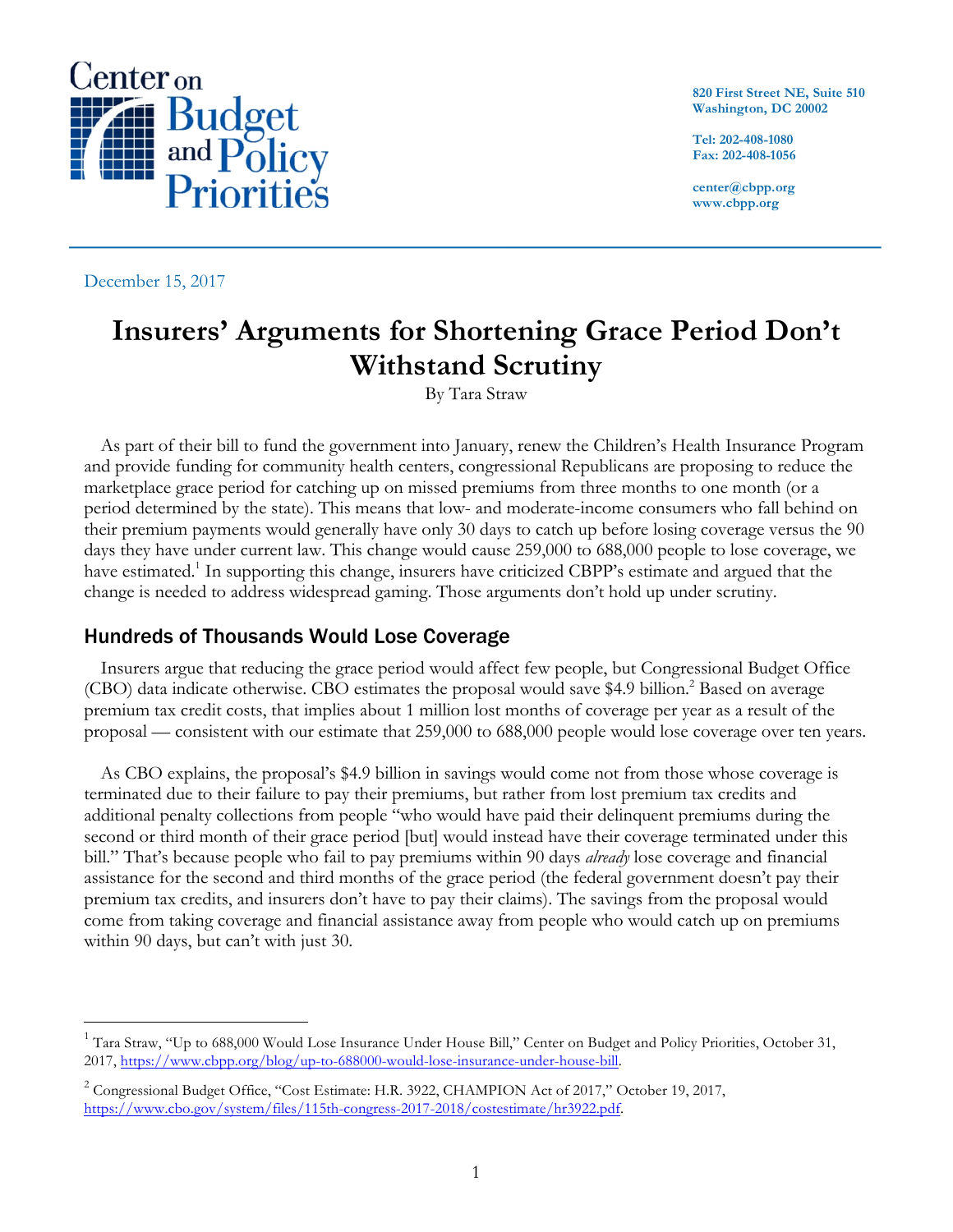Our estimate of people who would lose coverage is an extrapolation of data from Washington State, the only state known to collect such data. In Washington, of the people who entered a grace period, 62 percent paid a premium once in the grace period, with average payment happening in 20 days.<sup>3</sup> Insurers say that average payment time means that most consumers wouldn't be affected by shortening the grace period. But the average — which is likely brought down by large numbers of people who pay premiums just a few days late — doesn't provide evidence of how many people paid the premium in the second or third months of the grace period.

## People Are Using Grace Periods as Intended

Insurers claim consumers are gaming the system by intentionally falling behind on premiums and catching up only if they have medical claims during the grace period. But there are already strong disincentives for consumers to take this approach. The "clawback" of advance premium tax credits (APTC) on the tax return makes it potentially very expensive for a person to let the grace period expire. If a person's coverage is terminated after three months of non-payment, the person must *repay* the APTC the insurer received on their behalf in the first month at the time of tax filing.

For the average enrollee, repaying one month of APTC costs three times what it would have cost to pay their share of the premium to the insurer for that month of coverage. <sup>4</sup> For example, an enrollee who receives \$383 per month in advance payments of the premium tax credit and pays a premium of \$106 per month<sup>5</sup> would have coverage terminated if he missed a payment and could not catch up in 90 days. It would be less costly to pay all three months' premiums than to repay *one* month of APTC, even before accounting for the individual responsibility penalty he would owe for the months without coverage.

As evidence that enrollees are gaming the grace period, insurers cite the fact that in 2015 only 40 percent of people covered through HealthCare.gov had coverage for 12 months. But the marketplace is, intentionally, coverage of last resort. Given that many enrollees use the marketplace as a source of transitional coverage — an affordable option when someone is between jobs, for example — it's not surprising that many people are insured by the marketplace for less than a full year.

Rather than widespread consumer gaming, it is much more likely that people fall behind on premiums because they simply can't afford to pay during periods of extreme financial stress. At least 7 in 10 marketplace enrollees have income below 250 percent of the poverty line<sup>6</sup> and many of them barely make ends meet, according to the Kaiser Family Foundation.<sup>7</sup> A family emergency, a car breakdown, or other temporary financial strain can keep consumers from paying premiums for a month or two. As a result, many people fall behind on payments — and then catch up. In Washington, more than half of subsidized

<sup>&</sup>lt;sup>3</sup> Washington Health Benefit Exchange, "Annual Grace Period Report: Subsidized Qualified Health Plan Enrollees," December 1, 2015, http://www.wahbexchange.org/wp-content/uploads/2013/05/Annual-Grace-Period-Report-2015.pdf.

<sup>&</sup>lt;sup>4</sup> Tara Straw, "Marketplace Grace Periods Working as Intended," Center on Budget and Policy Priorities, revised October 14, 2016, https://www.cbpp.org/research/health/marketplace-grace-periods-working-as-intended.

<sup>5</sup> These are the 2017 averages for states using the HealthCare.gov platform. Centers for Medicare & Medicaid Services, "Health Insurance Marketplaces 2017 Open Enrollment Period Final Enrollment Report: November 1, 2016-January 31, 2017," March 15, 2017, https://www.cms.gov/Newsroom/MediaReleaseDatabase/Fact-sheets/2017-Fact-Sheet-items/2017-03-15.html.

<sup>6</sup> *Ibid*.

<sup>7</sup> Liz Hamel *et al*., "Survey of Non-Group Health Insurance Enrollees, Wave 3," Kaiser Family Foundation, May 20, 2016, https://www.kff.org/health-reform/poll-finding/survey-of-non-group-health-insurance-enrollees-wave-3/.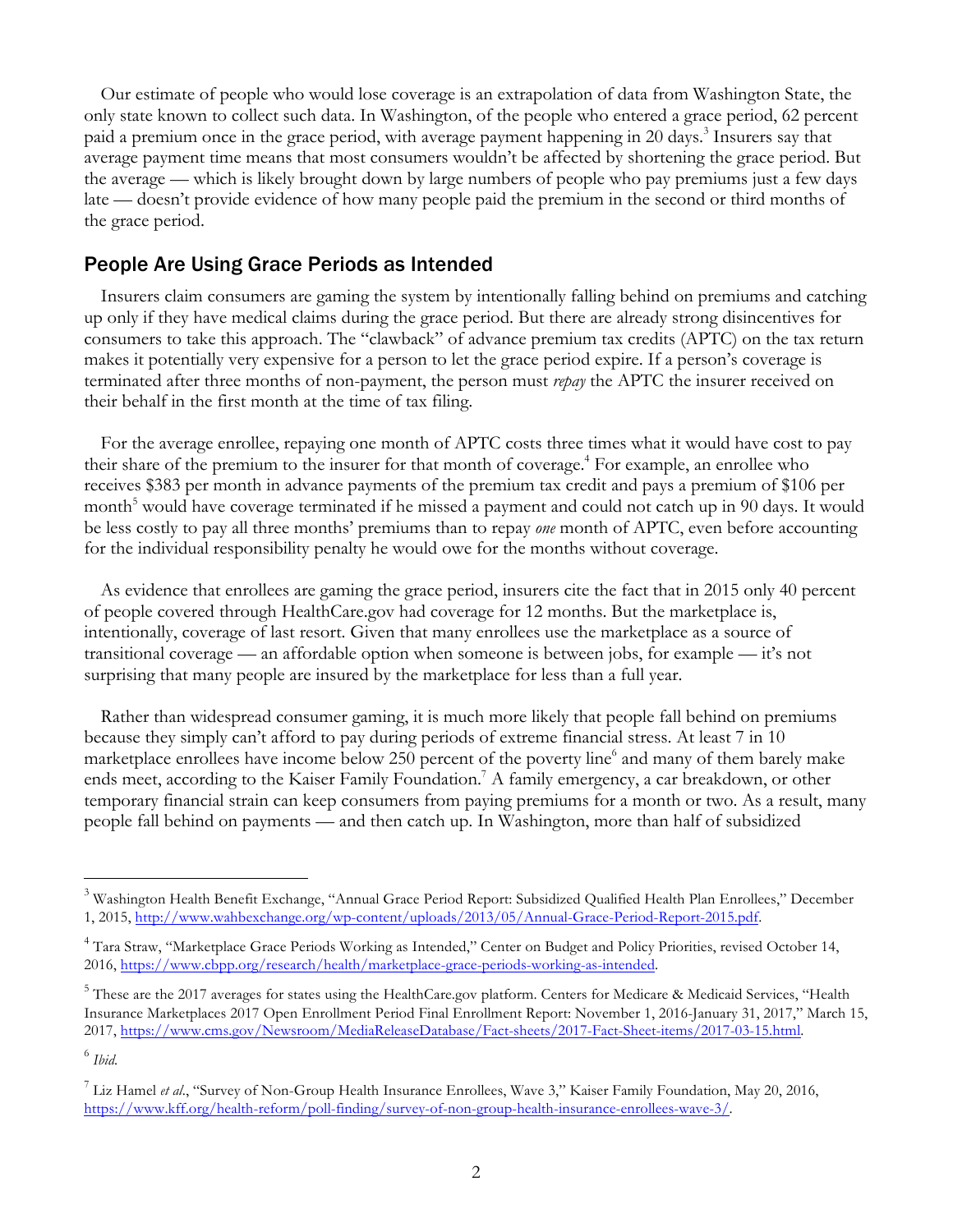marketplace enrollees entered a grace period at some point in 2015.<sup>8</sup> But *only 14 percent* had their coverage terminated for non-payment: the rest used the grace period to stay covered or voluntarily ended coverage, showing that people are strongly motivated to continue coverage if they can and that the grace period is important to letting them do so.

#### No Precipitous Drop in Coverage at Year's End

Insurers theorize that people drop coverage toward the end of the year and use the grace period to preserve the option of coverage, should they have claims. Contrary to these assertions, there is no evidence that people drop coverage at the end of September because they plan to rely on the grace period for the rest of the year.9 Comprehensive administrative data directly contradict the claim that coverage loss accelerates at the end of the year.<sup>10</sup> Moreover, the three-month grace period is *not* three months of free care. As noted, medical claims and premium tax credits are paid only in the first month of the grace period.<sup>11</sup> Insurers have no responsibility for claims in the second and third months, unless the enrollee catches up on *all* premiums within 90 days.

Furthermore, a regulatory change urged by insurers and recently implemented by the Trump Administration already allows insurers to force people to pay any premiums owed before re-enrolling in 2018 coverage. As of June 19, 2017, an insurer may condition enrollment on the payment of any past-due premiums. That means that if an enrollee cannot afford premiums and her insurer terminates her coverage in 2017, that insurer can choose to deny 2018 coverage unless all past-due premiums are paid. People who did not pay premiums toward the end of the year and are in the grace period at re-enrollment may need to pay as many as four months of premiums (each month of the grace period plus January's premium). This regulatory change will largely address insurers' concerns about not being paid for months covered. But this policy will also make it harder for people who experience financial hardship to regain their footing and enroll in insurance coverage in the future. Reducing the grace period would only magnify its negative impact.

#### Data Don't Show People Gaming Grace Periods

Insurers have pointed to a McKinsey and Company survey they say shows that most people who stop paying premiums re-enroll the next year, and have argued that this shows people are gaming the system. But the survey they highlight looks only at people who stopped paying premiums without then catching up and who either re-enroll in individual market coverage or become uninsured.<sup>12</sup> It thus excludes by design both those consumers who stopped paying premiums because they became eligible for other coverage (such as through an employer) and those who used grace periods but caught up on premiums to stay covered. It's impossible to draw conclusions about grace period use based on this narrow slice of consumers.

Insurers also imply that the McKinsey data show people who have used grace periods have worse health risks than other marketplace enrollees. In fact, people who stop repaying in one year and re-enroll the next

 <sup>8</sup> Washington Health Benefit Exchange, *op. cit*.

<sup>&</sup>lt;sup>9</sup> Tara Straw, "Shortening Marketplace Grace Period Would Boost Number of Uninsured," Center on Budget and Policy Priorities, October 4, 2017, https://www.cbpp.org/blog/shortening-marketplace-grace-period-would-boost-number-ofuninsured.

 $^{10}$  Keri Apostle, "Key Findings from the Health Insurance Marketplaces," AcademyHealth Annual Research Meeting, June 28, 2016, https://academyhealth.confex.com/academyhealth/2016arm/meetingapp.cgi/Session/4923.

<sup>11</sup> Straw, "Marketplace Grace Periods Working as Intended," *op. cit*.

 $12$  McKinsey & Company, "2016 OEP: Reflection on enrollment," May 2016, http://healthcare.mckinsey.com/sites/default/files/McK%202016%20OEP%20Consumer%20Survey%20Infographic\_vF.pdf.